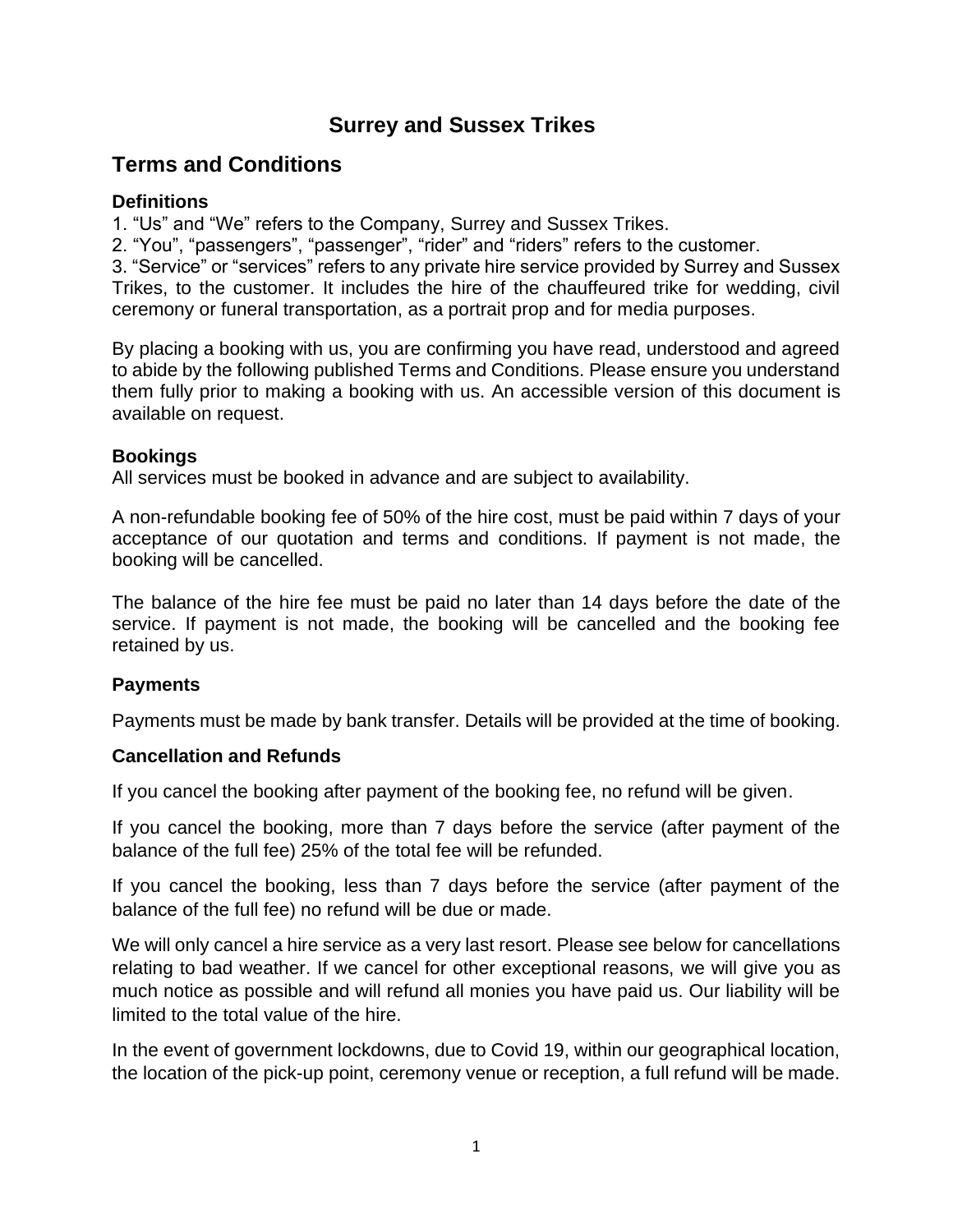#### **Safety**

Our first priority is the safety of our passengers, driver and other road users. The trike is fitted with lap belts and these must be worn at all times when riding. Helmets are provided and must be worn when travelling on public highways. Blue tooth

communication is included, so you may communicate with the driver (and each other) at any time.

Passengers must be able to reach the foot rests and keep their feet rested on them at all times, whilst seated on the trike and while it is in motion. Passengers must keep their arms and legs inside the confines of the trike.

All passengers must remain seated for the length of the service.

Passengers must not smoke on or near the trike.

Any passenger who is intoxicated by alcohol or drugs will not be permitted to ride. No refund will be due or made.

A safety briefing will be given by our driver prior to the service and all passengers must follow these instructions whilst riding. Surrey and Sussex Trikes, takes the utmost care of passengers but will take no responsibility for any injury suffered, because the passengers did not follow the safety procedures.

If our driver considers a passenger unsuitable to travel for any reason, we reserve the right to refuse carriage. No refund will be due or made.

We reserve the right to discontinue the service, if the behaviour of guests or passengers becomes unacceptable or dangerous and again no refund will be due or made.

#### **Passengers**

A maximum of two passengers can ride the trike simultaneously. There is no upper age limit. Any passenger under the age of 18 years, MUST be accompanied by an adult (over 18years).

All passengers must be able to wear a lap seat belt and reach the footrests. For guidance, the minimum height is approximately 135cm.

Maximum weight per passenger is 18stone (114kg). Please speak to us if this is a concern.

Any passenger who is intoxicated by alcohol or drugs will not be permitted to ride. No refund will be due or made.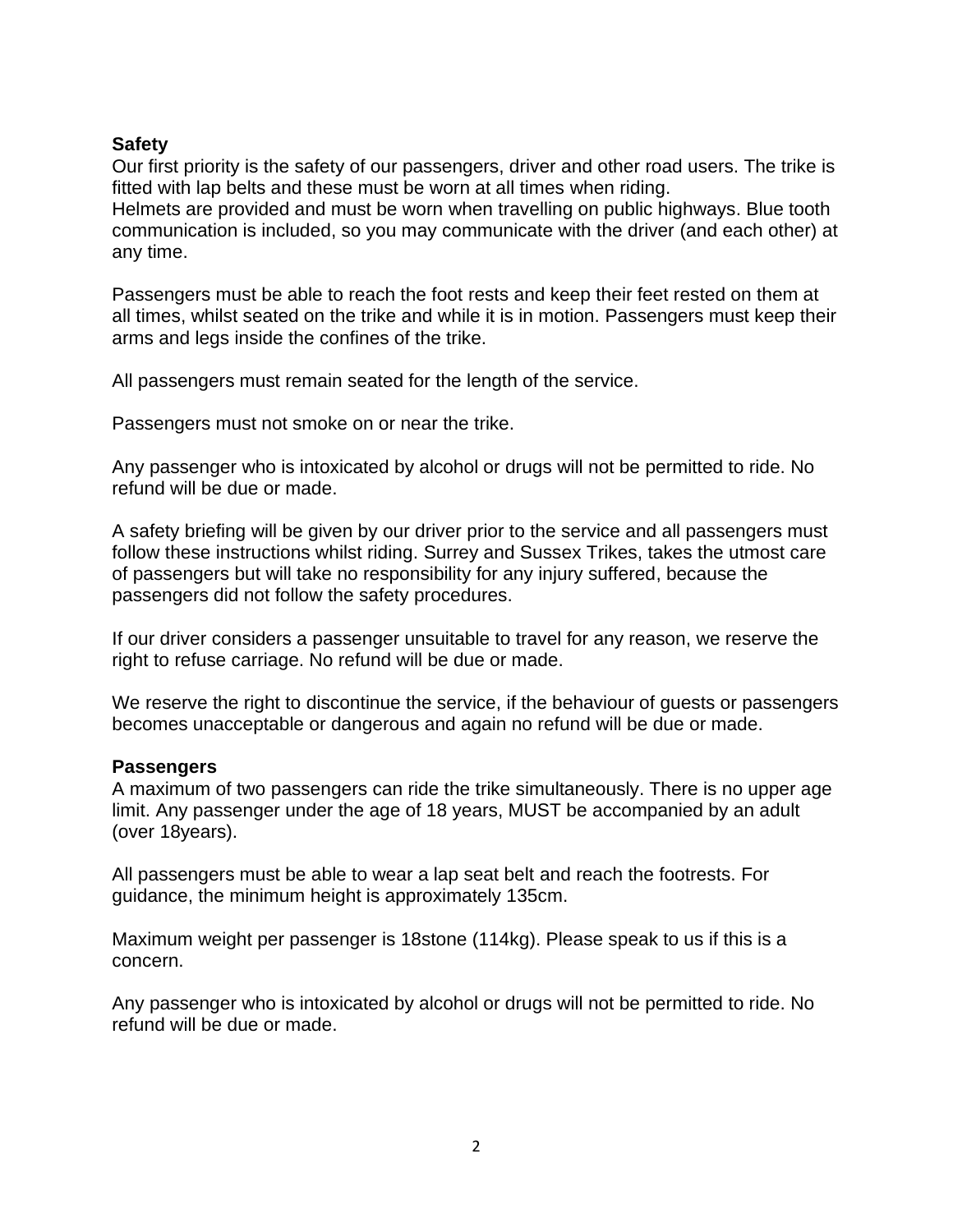### **Weather**

If it is raining, we will provide waterproof jackets and trousers for the passengers. Please advise us at time of booking, if your outfit would prevent these being worn.

If our driver determines that bad weather makes it unsafe to commence the service, we will retain 25% of the total cost of the hire and refund the balance of monies paid.

If after commencement of the service, bad weather prevents completion, a proportionate refund will be made.

If you choose not go ahead with the service, no refund will be due or made (see "Cancellations and Refunds")

## **Clothing**

We will provide waterproof clothing as above, helmets and gloves. The helmets are complete with a clear and tinted visor and blue tooth communication.

You should wear footwear that is securely fitted, no flip flops or open back style footwear.

If in the opinion of the driver your clothing presents a safety risk, you will not be permitted to ride and no refund will be due or made. Please speak to us at the time of booking, if you are concerned your outfit may not be suitable.

#### **Personal Items**

We will not be held responsible for any loss or damage to personal property/items, however caused, during the service. All belongings should be secured on your person or given to the driver to be placed securely in the trike's storage area, for the duration of travel. Storage is limited, please speak to us at the time of booking if you are concerned.

#### **Insurance**

The vehicle has insurance as a Private Hire Vehicle, which includes Public Liability Insurance.

#### **Miscellaneous**

We reserve the right to use any photos taken by our drivers of passengers, in promotional material advertising our services.

We will not be held responsible for financial or personal loss to you or any passenger, due to events beyond our control. These include but are not limited to, mechanical breakdown, civil disturbance, road closures or congestion, terrorist threat and actual or potential, extreme weather conditions.

You are responsible for any damage you or any other passenger, may cause to the vehicle during the hire period. You will be billed accordingly, for any repair or valeting,